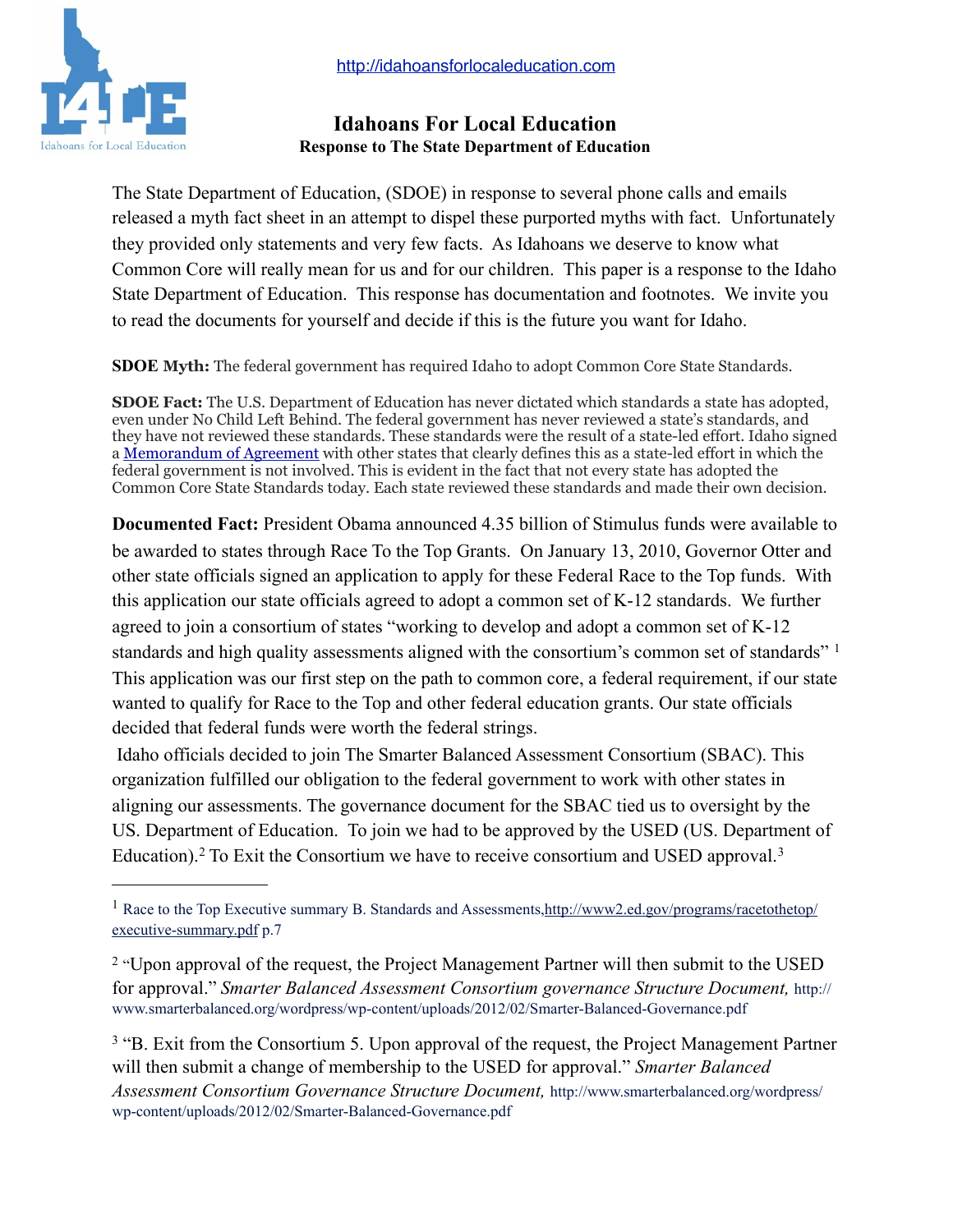Even more alarming is the Cooperative Agreement Idaho leaders accepted with the Department of Education as part of the SBAC. This agreement with the SBAC and the U.S. Department of Education requires even further oversight.

The details of our agreement are explained in detail in the *Cooperative Agreement Between the U.S. Department of Education and the Smarter Balanced Assessment Consortium and the State of Washington* Article II Project Management Plan.[4](#page-1-0) Some of the most alarming are a mandate to "work with the Department to develop a strategy to make student-level data resulting from the assessments available on an ongoing basis".

Another troubling aspect of the agreement is the consortium's mandate to run all decisions by an employee of the USED. This employee is referred to as a Program Officer. They have the final say over how our Idaho State assessment testing will be written and implemented. "5) The Program Officer will review and approve modifications to the design of activities proposed under this Agreement. Any recipient requests for changes shall be submitted in writing directly to the Program Officer. Requests are not approved until the grantee has received authorization and notification in writing from the Program Officer".<sup>5</sup> The program officer is a U.S. Department of Education employee, not a locally elected, held accountable individual. Idaho students will now be tested according to these Common Standards, only after the federal employee has verified our tests as acceptable.

**SDOE Myth:** States must adopt the Common Core State Standards if they accepted federal stimulus funding, Race to the Top grants or received a federal waiver from No Child Left Behind.

**SDOE Fact:** No state has to adopt the Common Core State Standards. This was a state-led effort that is completely voluntary. The U.S. Department of Education has tried to incentivize states to raise their academic standards in core subject areas through Race to the Top grants and the federal waivers from No Child Left Behind. However, states like Virginia that have chosen not to adopt the Common Core State Standards still received a waiver. No requirement exists. This is completely voluntary for states. Idaho adopted these new standards because we believe they are the best path for Idaho students.

**Documented Fact:** "College and career- ready standards" were tied to billions in federal grants. Although adoption of the Common Core was voluntary, this tie to federal funds made it feel obligatory for cash strapped states. In our Idaho ESEA Flexibility Request Superintendent Luna agreed to "adopt English language proficiency standards that meet the new college- and career ready standards no later than 2014-2015." Along with these standards Idaho agreed to assessments and reports, "to be made available to the Department (Department of Education)

<span id="page-1-0"></span><sup>4</sup> *Cooperative Agreement Between the U.S. Department of Education and the Smarter Balanced Assessment Consortium and the State of Washington* Article II A. Recipient's Responsibilities,[http://www2.ed.gov/programs/](http://www2.ed.gov/programs/racetothetop-assessment/sbac-cooperative-agreement.pdf) [racetothetop-assessment/sbac-cooperative-agreement.pdf](http://www2.ed.gov/programs/racetothetop-assessment/sbac-cooperative-agreement.pdf) (January 7, 2011)

<span id="page-1-1"></span><sup>5</sup> *Cooperative Agreement Between the U.S. Department of Education and the Smarter Balanced Assessment Consortium and the State of Washington* Article II A. Recipient's Responsibilities pg.3-4, [http://www2.ed.gov/](http://www2.ed.gov/programs/racetothetop-assessment/sbac-cooperative-agreement.pdf) [programs/racetothetop-assessment/sbac-cooperative-agreement.pdf](http://www2.ed.gov/programs/racetothetop-assessment/sbac-cooperative-agreement.pdf)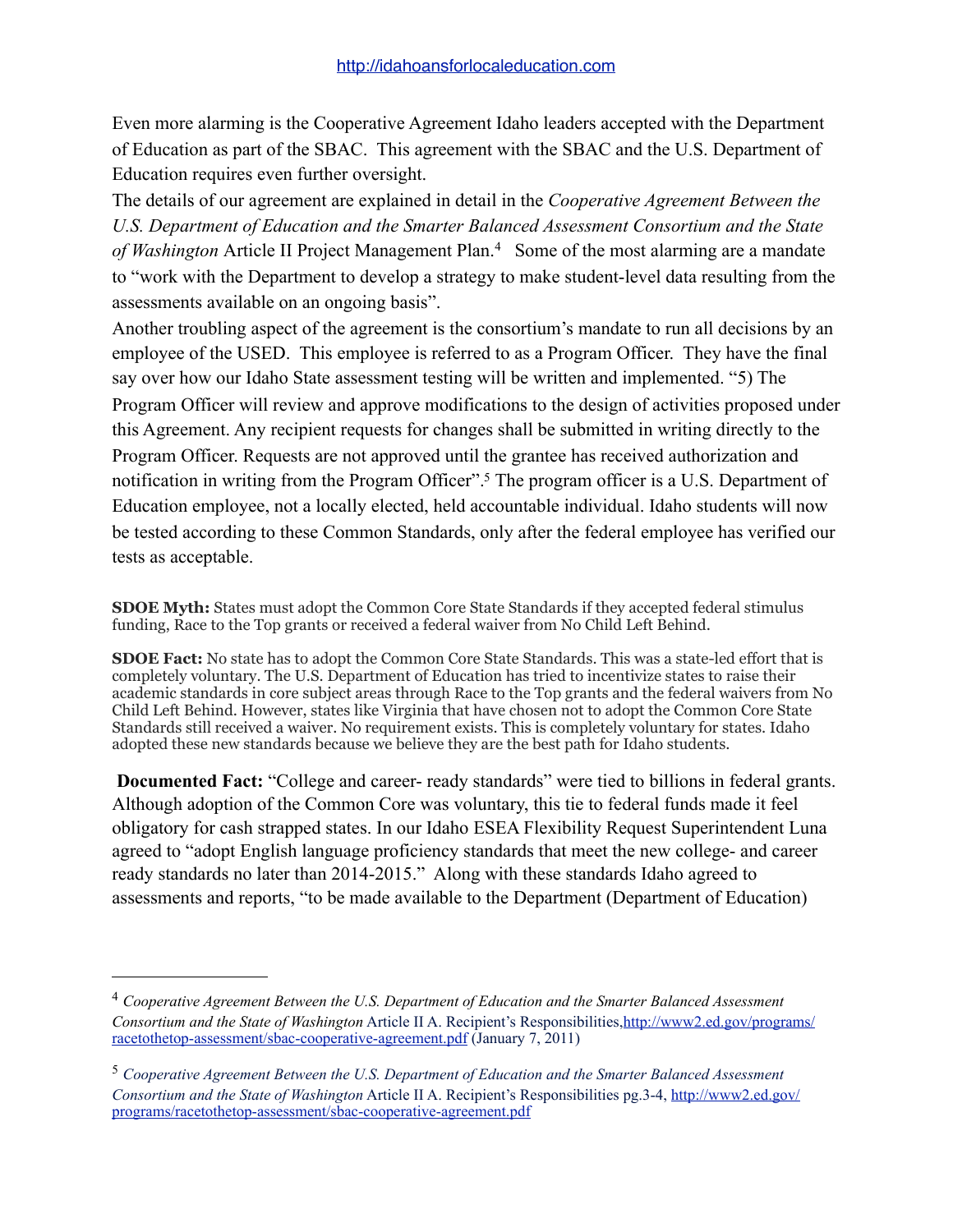upon request. [6](#page-2-0)

Some states have successfully negotiated to get a waiver without adopting Common Core. Our state officials chose not to do this. Idaho leaders took the waiver without insisting on keeping our state right to local education

**SDOE Myth:** These standards will dumb down education in Idaho.

**SDOE Fact:** These standards are considerably higher than the previous standards Idaho had in place for mathematics and English language arts. The state has chosen to adopt these new standards because they are higher and more rigorous than Idaho's previous standards. Our colleges and universities as well as the business community have told us that students who graduate with mastery in these standards will be prepared for the rigors of postsecondary and the workforce. This is something we have been working toward for years because today only 47 percent of Idaho's high school graduates go on to postsecondary education and, of those, nearly half need to take remedial courses once they get there. In addition, these standards are comparable with the standards of any other country in the world. To see evidence of the difference in standards, you can look at the [gap analysis](http://www.sde.idaho.gov/site/common/) Idaho conducted to compare our previous standards to these new standards or see what Idaho teachers and school administrators have to [say](http://www.sde.idaho.gov/site/common/tips_advice.htm) about the standards.

**Documented Fact**: The supporters of Common Core are not able to provide any substantive evidence that these standards are considerably higher. Achieve, the authors of the Common Core Standards did the only gap analysis. This gap analysis states "99% of the Idaho ELA Standards were a match to the Common Core ELA Standards.["7](#page-2-1) The study further explained, "84% of Idaho's K-12 math standards were matched to the Common Core".[8](#page-2-2) These reports make reference to a Side-by-Side comparison spreadsheet, but this document does not seem to be available at this time. This would indicate that our previous standards were very similar, with a small percentage of additions. What are these additions and how are they better? The final version of these standards didn't come out until June 2010. During the writing process several members of the Validation Committee asked to review research evidence. This request was routinely denied. When the final version was available 5 members of the Validation Committee declined to validate the standards. <sup>9</sup> They have not been researched or tested, there is no evidence that they will improve on existing standards, or lessen the achievement gap. The bottom-line, it is an expensive proposition to re-do our entire Idaho education system without empirical evidence that we are moving in the right direction.

<span id="page-2-0"></span><sup>&</sup>lt;sup>6</sup>Idaho State Department of Education ESEA Flexibility Request 02/16/2012

<span id="page-2-1"></span><sup>&</sup>lt;sup>7</sup>Achieve Inc, *Achieve Gap Analysis Report* [www.sde.idaho.gov/site/common/docs/Achieve](http://www.sde.idaho.gov/site/common/docs/Achieve%20Gap%20Analysis%20Report.pdf) [%20Gap%20Analysis%20Report.pdf](http://www.sde.idaho.gov/site/common/docs/Achieve%20Gap%20Analysis%20Report.pdf)

<span id="page-2-2"></span><sup>8</sup> Achieve Inc,*Achieve Gap Analysis Report* [www.sde.idaho.gov/site/common/docs](http://www.sde.idaho.gov/site/common/docs/ID_Math_Detailed_Report_7.30.10.pdf)  [ID\\_Math\\_Detailed\\_Report\\_7.30.10.pdf](http://www.sde.idaho.gov/site/common/docs/ID_Math_Detailed_Report_7.30.10.pdf)

<span id="page-2-3"></span><sup>9</sup> Sandra Stotsky, http://parentsacrossamerica.org/sandra-stotsky-on-the-mediocrity-of-thecommon-core-ela-standards/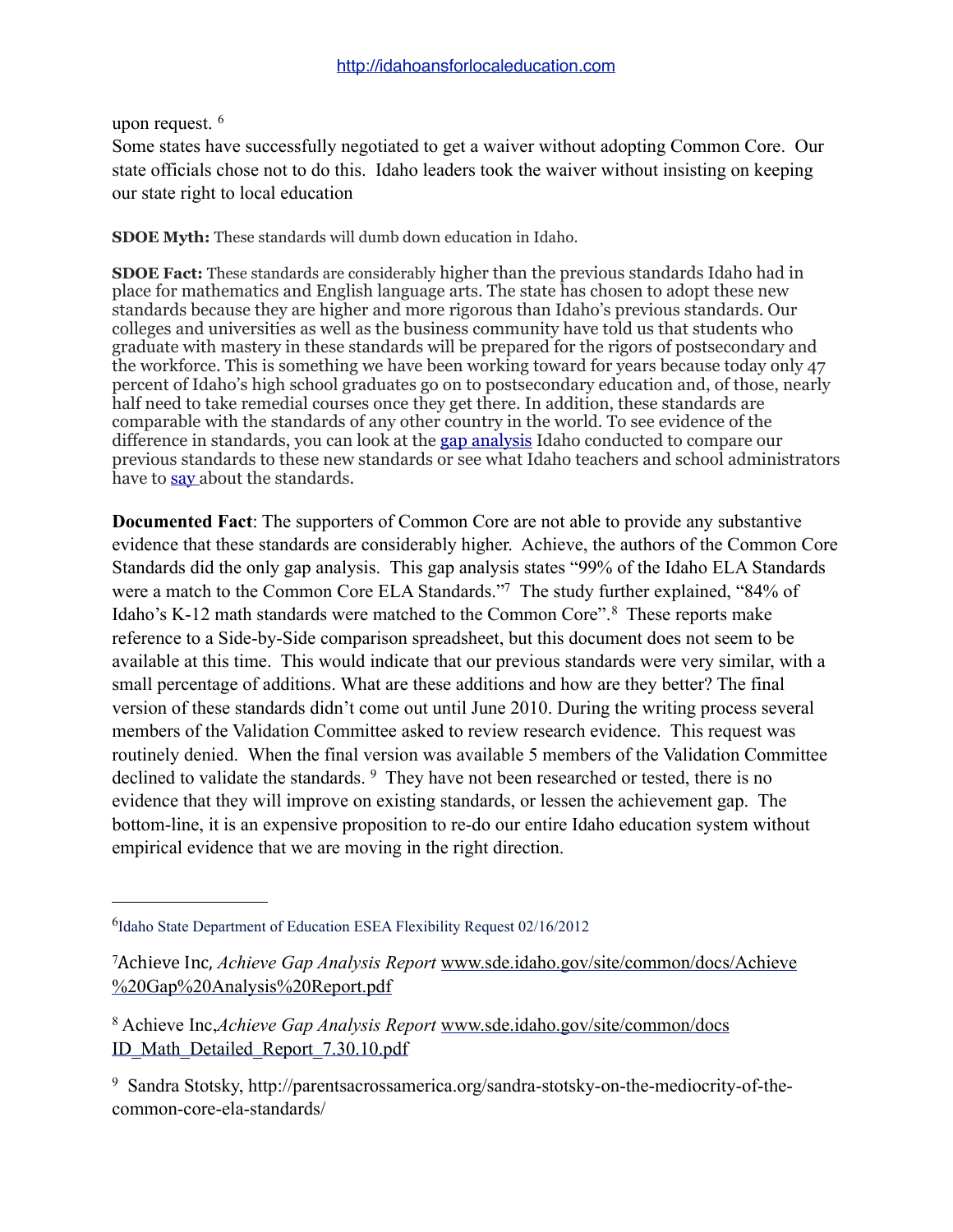**SDOE Myth:** Because Idaho adopted these new standards, it must upload student identifiable data into a national database, including details such as family income, family religious affiliation, and parent's education level and biometric data (iris scans, DNA, and fingerprints) from students.

**SDOE Fact:** These are academic standards that set goals for what each student should know and be able to do by the end of each grade level. These standards are in no way tied to the statewide longitudinal data system. Idaho implemented its statewide longitudinal data system back in 2009, two years before the state chose to adopt these new standards. Idaho's statewide longitudinal data system is not tied to a national database in any way. Neither the state nor local school districts collect data on things like religious affiliation, nor do we have the technology to collect any biometric data from students or staff.

**Documented Fact** When Idaho applied for Race to the Top in January of 2010 we agreed to "fully implement a statewide longitudinal data system (SLDS)."[10](#page-3-0) Idaho, in 2009 applied for a federal grant to complete this system. "Idaho was one of the last states to fully implement a SLDS." "Idaho's SLDS will house data for research and federal reporting requirements." <sup>[11](#page-3-1)</sup> Idaho also agreed to "ensure that this data was accessible to, and used to inform and engage, as appropriate, key stakeholders (e.g. parents, students, teachers, principals, LEA leaders, community members, unions, researchers, and policy makers);...and make it available and accessible to researchers so they have detailed information with which to evaluate the effectiveness of...strategies, and approaches to educating different types of students." [12](#page-3-2) In meeting this requirement, our State Department of Education committed to implement a system to allow the exchange of "individual level" student data, subject only to the limitations and procedures provided for in FERPA (Family Educational Rights and Privacy) law.

On December 2, 2011 the U.S. Department of Education issued final regulations implementing amendments to the FERPA Act. These changes significantly reduced the privacy rights of students by redefining terms. The most significant change was to section 99.31, which gave school officials the ability to release personally identifiable information without parental consent.<sup>13</sup>. It also defines personally identifiable information as including but not limited to " student name, student's social security number, or biometric record." Record is defined as any information recorded in any way, including but not limited to handwriting, print, computer media, video or audiotape, and film. This is particularly distressing when combined with the mandate from the U.S Department of Education to make student level data available for reporting and research.

<span id="page-3-0"></span><sup>10</sup> *Idaho Race to the Top Grant Application*, [http://www.sde.idaho.gov/site/race/docs/Idaho%20Grant](http://www.sde.idaho.gov/site/race/docs/Idaho%20Grant%20Application.pdf) [%20Application.pdf](http://www.sde.idaho.gov/site/race/docs/Idaho%20Grant%20Application.pdf)

<span id="page-3-1"></span><sup>11</sup> Idaho Race to the Top Grant Application, [http://www.sde.idaho.gov/site/race/docs/Idaho%20Grant](http://www.sde.idaho.gov/site/race/docs/Idaho%20Grant%20Application.pdf) [%20Application.pdf](http://www.sde.idaho.gov/site/race/docs/Idaho%20Grant%20Application.pdf) p.54

<span id="page-3-2"></span><sup>&</sup>lt;sup>12</sup> Race to the Top Executive Summary C. Data Systems to support Instruction p.8

<span id="page-3-3"></span><sup>13</sup> Electronic Code of Federal Regulations title 34: Education 99.30 99.31 http://www.ecfr.gov/cgi-bin/text-idx? c=ecfr&tpl=/ecfrbrowse/Title34/34cfr99\_main\_02.tpl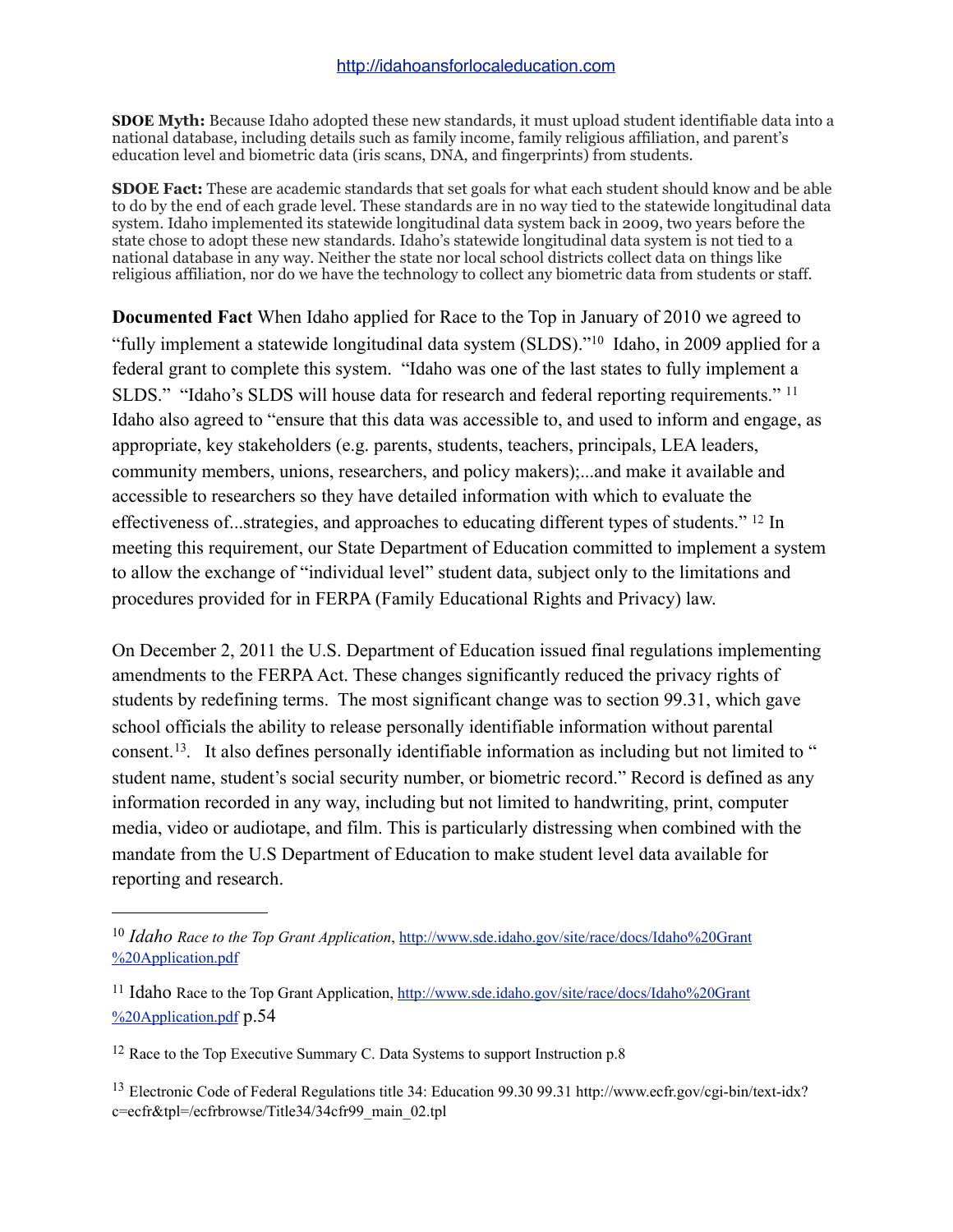**SDOE Myth:** The adoption of these new standards will eliminate school choice options in public education.

**SDOE Fact:** These are academic standards that set goals for what each student should know and be able to do by the end of each grade level. These standards are in no way tied to school choice options. Every public school, including schools of choice, will teach these new standards beginning next school year. Choice within public education is in fact alive and thriving in Idaho. Four new public charter schools are scheduled to open next school year to bring the total number of public charter schools in Idaho to 46. Idaho currently has 23 magnet schools or programs operating in the state along with 10 focus schools or programs. Many districts also offer alternative schools or academies as another choice. These are just a few examples of school choice in public education in Idaho.

**Documented Fact**: With the adoption of the Common Core State Standards (CCSS), we also agreed to adopt uniform assessments. These assessments are being written by the SBAC. Idaho has one vote in this Consortium, and has agreed to use the assessment system developed by the Consortium.[14](#page-4-0) All State schools will be required to participate in these assessments. These assessments will drive curriculum. "High-stakes testing has enormous influence on teaching and learning in classrooms-for better or for worse." The intent of the SBAC is to "link these assessments to curriculum and classroom learning". [15](#page-4-1) All of Idaho's state schools will be required to use the CCSS standards and assessments. The SBAC has produced Content Mapping and Content Specifications with the express purpose of, "providing clear and rigorous prioritized assessment targets that will be used to translate the grade-level Common Core standards into content frameworks from which test blueprints will be established.["16](#page-4-2) The SBAC have already been deciding which of the standards are the most important and what will be stressed in the classroom. We will have school choice, if choice means choosing between different CCSS schools.

**SDOE Myth:** These new standards will de-emphasize literature, like Huckleberry Finn, and historical texts, such as the Gettysburg Address.

**SDOE Fact:** These standards actually emphasize reading and writing skills across all subject areas, not just in English language arts classrooms. These new standards ensure students in public high schools

<span id="page-4-0"></span>14 Smarter Balanced Assessment Consortium,*Smarter Balanced Assessment Consortium Governance Structure Document* (March 2013[\)http://www.smarterbalanced.org/wordpress/wp](http://www.smarterbalanced.org/wordpress/wp-content/uploads/2012/02/Smarter-Balanced-Governance.pdf)[content/uploads/2012/02/Smarter-Balanced-Governance.pdf](http://www.smarterbalanced.org/wordpress/wp-content/uploads/2012/02/Smarter-Balanced-Governance.pdf)

<span id="page-4-1"></span>15 Paul Black,Hugh Burkhardt,Phil Daro,Glenda Lappan,Daniel Pead,Max Stephens for the ISDDE Working Group on Examinations and Policies,*High-Stakes Examinations that Support Student Learning: Recommendations for the design, development and implementation of the SBAC assessments,[http://www.mathshell.org/papers/pdf/ISDDE\\_SBAC\\_Feb11.pdf](http://www.mathshell.org/papers/pdf/ISDDE_SBAC_Feb11.pdf)*

<span id="page-4-2"></span><sup>16</sup> Smarter Balanced Assessment Consortium,*Content Specifications for the Summative Assessment of the Common Core State Standards for English Language Arts and Literacy in History/Social Studies, Science and Technical Subjects, [http://www.ode.state.or.us/wma/teachlearn/commoncore/](http://www.ode.state.or.us/wma/teachlearn/commoncore/sbac_ela_literacycontentspecifications.pdf) [sbac\\_ela\\_literacycontentspecifications.pdf](http://www.ode.state.or.us/wma/teachlearn/commoncore/sbac_ela_literacycontentspecifications.pdf)* (January 2011)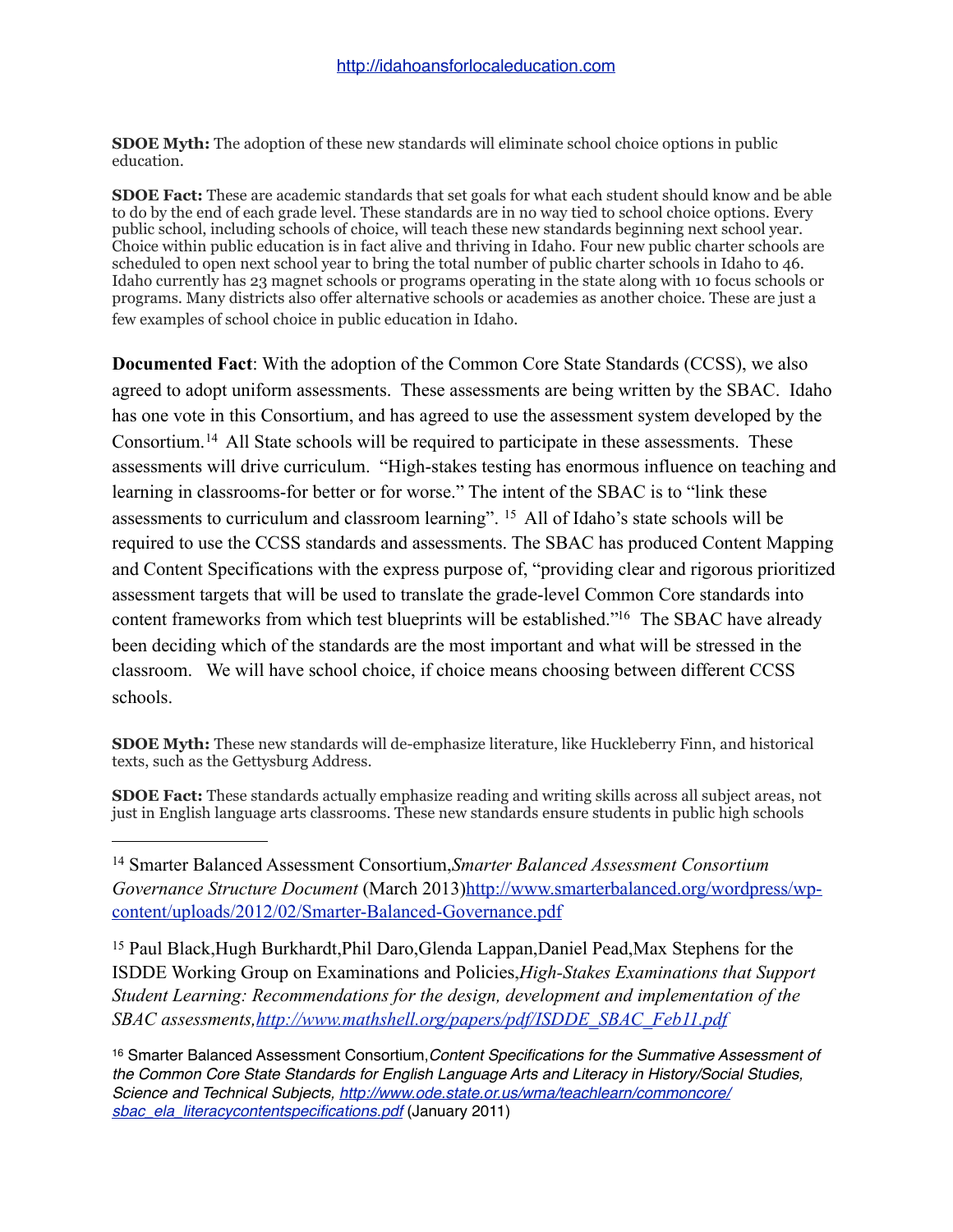receive a well-rounded education in learning both literary texts as well as informational texts. The business community in Idaho and across the country has told us that students need to be prepared to read, write and analyze informational texts before they graduate from high school. We know this is a critical skill in the workforce and have to make sure Idaho students are prepared to meet it. In addition, the standards include literacy standards for history and other subject areas to make sure historical texts are incorporated throughout a student's education.

**Documented Fact**: The Common Core Standards change the emphasis from literature to informational texts. Those promoting common core claim that this will increase the number of college ready graduates. This is a claim made without evidence to back it up. "There is absolutely no empirical research to suggest that college readiness is promoted by informational or nonfiction reading in high school English classes (or in mathematics and science classes). In fact, the history of the secondary English curriculum in 20th-century America suggests that the decline in readiness for college reading stems in large part from an increasingly incoherent, less challenging literature curriculum from the 1960s onward."[17](#page-5-0)

 There is however, much substantive evidence that literature rich curriculum does improve education. Before adopting the Core, Massachusetts based 90 percent of its English standards on literature. This literature rich curriculum earned a No.1 standing on the respected National Assessment of Educational Progress from 2005 to 2011. [18](#page-5-1) [19](#page-5-2)

**SDOE Myth:** These new standards will require teachers to teach math in an "untested way."

**SDOE Fact:** These standards are in line with the [Idaho Math Initiative](http://www.sde.idaho.gov/site/math/math_initiative.htm) that Idaho implemented back in 2008. Research has shown that teachers who have taken the Mathematical Thinking for Instruction course through the Idaho Math Initiative and applied these methods in their classrooms see better student achievement results in mathematics. A primary reason Idaho chose to adopt these new standards is because they aligned well with what we were already doing in our schools. Through these new standards, Idaho students will learn critical thinking and problem-solving skills that we believe are important now and in the future.

**Documented Fact:** The standards in the common core are not as rigorous as those currently found in the highest performing states. The math standards are untested. James Milgram, Professor Emeritus at Stanford, and a member of the Common Core Validation committee, refused to validate the standards. After a thorough review of the standards, he recognized them to be a step backward, putting us further behind the highest performing countries. He states the "explicitly stated objective of common core is to not have to take remedial mathematics courses at a community college. The standards do not even cover the topics required for admission to

<span id="page-5-0"></span><sup>17</sup> Sandra Stotsky, *Common Core Standards' Devastating Impact on Literary Study and Analytical Thinking [http://thf\\_media.s3.amazonaws.com/2012/pdf/ib3800.pdf](http://thf_media.s3.amazonaws.com/2012/pdf/ib3800.pdf)*

<span id="page-5-1"></span><sup>18</sup> http://news.heartland.org/newspaper-article/2012/10/04/report-46-states-limit-classicliterature-schools

<span id="page-5-2"></span><sup>19</sup> http://pioneerinstitute.org/education/new-study-suggests-remedies-for-common-coreliterature-deficit/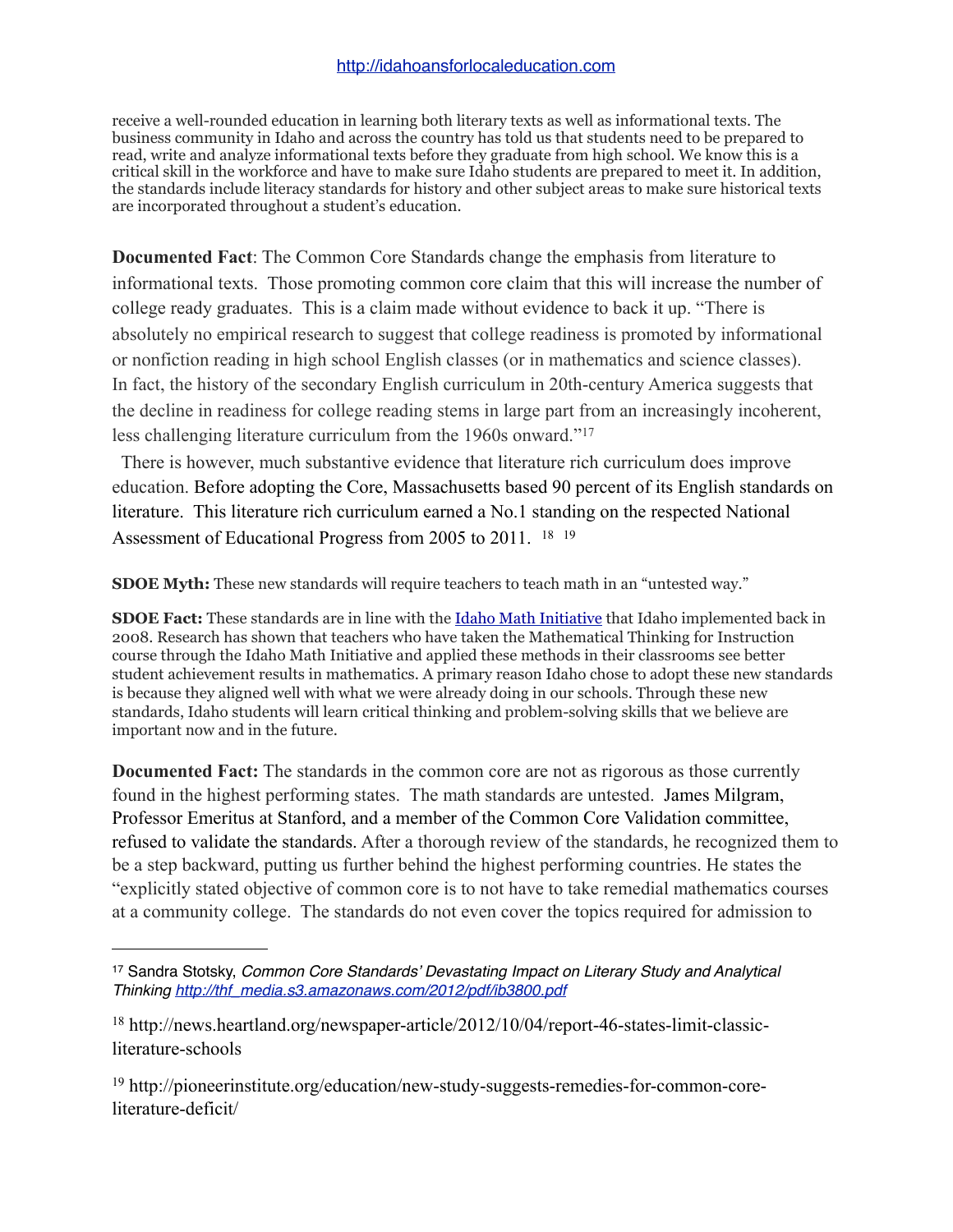state universities.["20](#page-6-0) Again we are asked to "hitch our wagon to some to-be- developed-andvetted-later-on national process for standards and testing".[21](#page-6-1)

**SDOE Myth:** These new standards were developed by private interest groups based in Washington, D.C.

**SDOE Fact:** The new standards were developed by states. The [Council of Chief State School Officers](http://www.ccsso.org/) and the [National Governor's Association](http://www.nga.org/cms/home.html) are two state-led organizations that facilitated this state-led effort. The members of these organizations are state education chiefs, such as Superintendent Luna, and state governors, such as Governor C.L. "Butch" Otter, respectively.

**Documented Fact:** These standards were not authored by states. The Common Core Standards were developed by Achieve Inc, with some input from the National Governors Association (NGA) and the Council of Chief State School Officers (CCSSO). Our governor and superintendent pay to be a part of these organizations. This is the association Idaho officials use to claim the effort was state-led. In 2008 these three organizations, funded by GE and the Bill  $\&$ Melinda Gates Foundation issued a publication outlining their plan to develop the common core. <sup>22</sup> "Upgrade state standards by adopting a common core of standards in math and language arts for grades K-12. Leverage states' collective influence to ensure that textbooks, curricula, and assessments are aligned to standards."**[23](#page-6-3)**

**SDOE Myth:** States are not allowed to change anything in the standards after they adopt them.

**SDOE Fact:** These are Idaho Core Standards, and Idaho is ultimately in control of these standards. Each state has the flexibility to add on to these standards if it sees fit. In addition, local school boards have the flexibility to add on to these standards at the local level as well.

**Documented Fact:** These Common Core Standards are not Idaho's standards. We have agreed to adopt them as a whole. The copyright is owned by the National Governor's Association and the Council of Chief State School Officers. Achieve Inc, in the publication *On the Road to Implementation* informs, "States should generate a list of their state standards not included in the CCSS. This list will identify the content unique to the state. The state needs to carefully consider whether any of this content rises to the level of consideration for the 15% guideline. States are likely to find that most of the content not included in the CCSS is extraneous and easily

<span id="page-6-0"></span><sup>20</sup> James Milgram, Professor Emeritus at Stanford, and a member of the Common Core Validation committee http://parentsacrossamerica.org/james-milgram-on-the-new-corecurriculum-standards-in-math/

<span id="page-6-1"></span><sup>21</sup> Massachusetts gubernatorial candidate Charlie Baker

<span id="page-6-2"></span><sup>22</sup> Achieve Inc, National Governors Association, the Council of Chief State School Officers,*Benchmarking for Success:Ensuring U.S. Students Receive a World-Class Education [http://www.corestandards.org/](http://www.corestandards.org/assets/0812BENCHMARKING.pdf) [assets/0812BENCHMARKING.pdf](http://www.corestandards.org/assets/0812BENCHMARKING.pdf)* (December 2008) p.2

<span id="page-6-3"></span><sup>23</sup> Achieve Inc, National Governors Association, the Council of Chief State School Officers,*Benchmarking for Success:Ensuring U.S. Students Receive a World-Class Education [http://www.corestandards.org/](http://www.corestandards.org/assets/0812BENCHMARKING.pdf) [assets/0812BENCHMARKING.pdf](http://www.corestandards.org/assets/0812BENCHMARKING.pdf)* (December 2008) p.6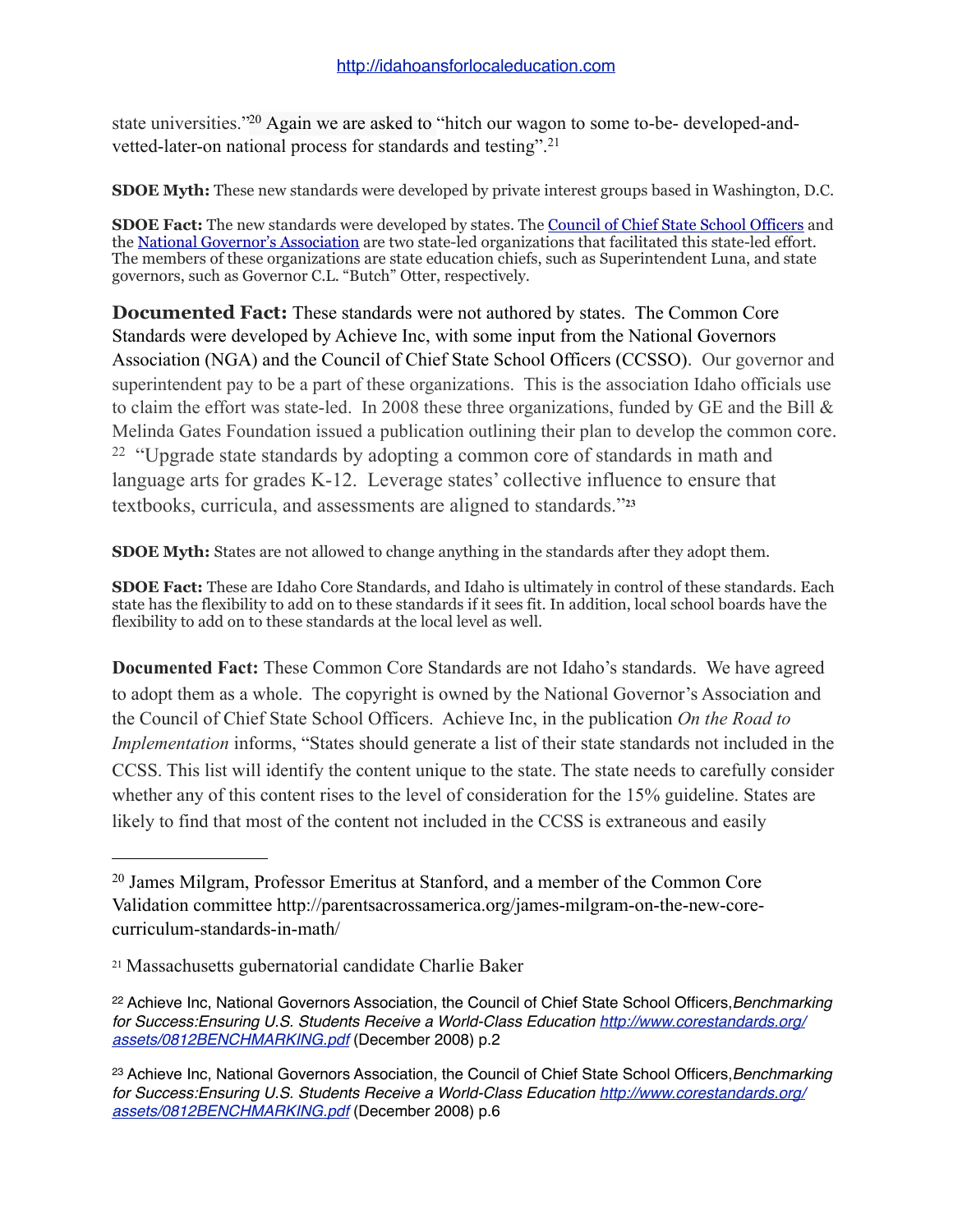discarded"**[24](#page-7-0)** "If any individual standard is left out states will not be considered as having adopted the CCSS." States are allowed to augment the standards with an additional 15% of content that a state feels imperative. States should be judicious about adding content and keep in mind the implications of doing so." **[25](#page-7-1)** Each state and Local school board can add 15% not remove any of these standards. These are not Idaho's locally developed standards.

**SDOE Myth:** This effort will lead to a national curriculum because standards drive curriculum.

**SDOE Fact:** In Idaho, the state sets academic standards, or the goals for what each child should know and be able to do by the end of each grade level. The curriculum is set at the local level by locally elected school boards. This process will remain in place under the new standards. Local school districts and public charter schools will determine the best curriculum to help the teachers in their schools teach these new academic standards. Local school districts have asked the state to provide examples of curricular materials that are aligned with the new academic standards, and the state plans to provide examples to meet district requests. However, it remains up to each local school district to select curriculum, not the state or federal government.

**Documented Fact:** Achieve Inc, instructs, "states will need to modify or create new curriculum frameworks and instructional materials to match the Common Core State Standards, states will also need to significantly alter their assessments to ensure alignment with the CCSS." These Common tests will lead to a common Curriculum. The Smarter Balanced Consortiums documents," High-Stakes testing has enormous influence on teaching and learning in the classrooms- for better or for worse. Teachers give high priority to classroom activities that focus on the types of tasks in the test. 'Tests worth teaching to' seems to be an idea whose time has come." They further recommend "linking high-stakes assessment to curriculum and classroom learning; and to provide training for designers of curriculum and assessments." <sup>26</sup>The stated goals of both the SBAC and Achieve, the authors of the Standards, is to have a curriculum aligned with the Assessments. There are several studies that document the effect of assessments on curriculum. "When policy-makers make decisions about the design of assessments, they will necessarily be making choices about what skills will be tested, and in the process will be privileging some curricular content represented in the assessment and ignoring other content that is not.["27](#page-7-3) This is really common sense, teachers have to teach what is going to be tested. Idaho has one vote on the consortium that will design the Idaho assessments. Teachers, students, and

<span id="page-7-0"></span><sup>24</sup> Achieve, Inc,*On the Road to Implementation, Achieving the Promise of the Common Core State Standards,<http://www.achieve.org/files/FINAL-CCSSImplementationGuide.pdf>* (August 2010)p20

<span id="page-7-1"></span><sup>25</sup> Achieve, Inc,*On the Road to Implementation, Achieving the Promise of the Common Core State Standards,<http://www.achieve.org/files/FINAL-CCSSImplementationGuide.pdf>* (August 2010)p22

<span id="page-7-2"></span><sup>26</sup> Smarter Balanced Assessment Consortium,Black,Burkhardt,Daro,Jones,Lappan,Pead,Stephens *High Stakes Examinations that Support Student Learning: Recommendations for the design, development and Implementation of the SBAC assessments.[http://www.mathshell.org/papers/pdf/](http://www.mathshell.org/papers/pdf/ISDDE_SBAC_Feb11.pdf) [ISDDE\\_SBAC\\_Feb11.pdf](http://www.mathshell.org/papers/pdf/ISDDE_SBAC_Feb11.pdf)*

<span id="page-7-3"></span><sup>27</sup> Anton Havnes , Liz McDowell,*Balancing Dilemmas in Assessment and Learning in Contemporary*  Routledge (January 13, 2011),42